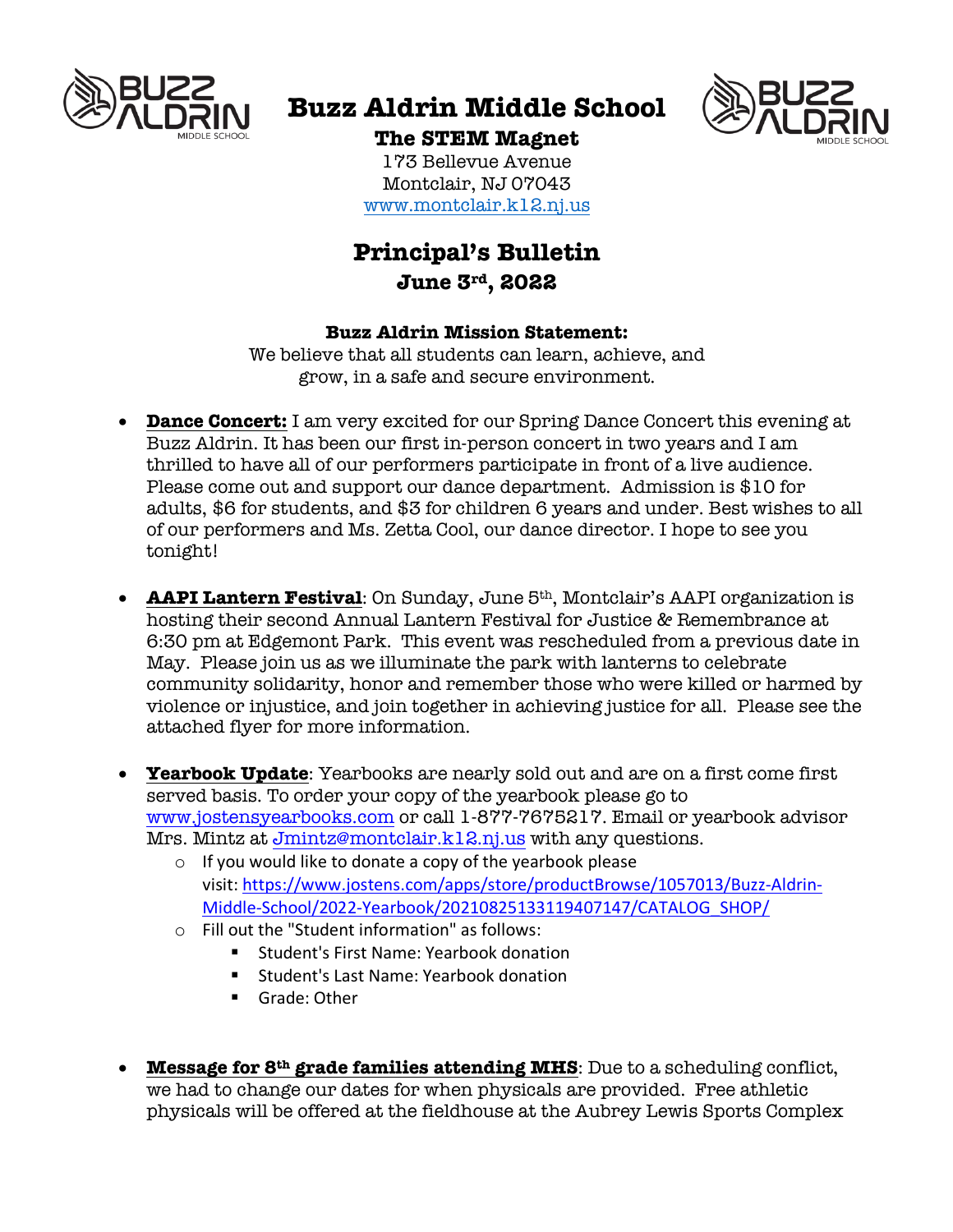on the following dates: These will be the only dates we offer free athletic physicals for the 2022-2023 school year.

- o Monday, June  $13<sup>th</sup> 5$  pm  $8$  pm
- $\circ$  Tuesday, June  $14^{th}$  5 pm 8 pm
- **PTA Baseball Night Fundraiser**: Please join us next Friday, June 10th at 7 pm for a family night baseball game supporting the MSU Jackals at the Yogi Berra Stadium. This is a chance to enjoy a baseball game with your family. Students must be accompanied by an adult, as this is not a chaperoned event.
	- o Purchase your ticket on MEMBERHUB for \$17/ticket. Please note the **deadline for ticket sales is Tuesday, June 7th at 9 pm**.
	- o Tickets can be purchased via: https://buzzaldrinpta.memberhub.com/store/items/715403
	- o Please bring your ID to pick up your tickets at the Will Call window. Food and drinks available for purchase at the stadium, including \$2 draft beverages.

### • **Important Information for Parents:**

- $\circ$  Please speak with your child about his/her/their behavior both in school and uptown. Several local businesses located near the school have reached out urging parents to speak with their children about their conduct and behavior. This behavior is unacceptable.
- **District Devices**: We are no longer issuing loaner Chromebooks to students. Students will be responsible for bringing their own charged devices to school. Chromebooks are the only items we are accepting for parent drop-offs. Additionally, we are not accepting parent drop-offs for any items other than Chromebooks.
- On June 4<sup>th</sup>, I wish everyone a happy holiday who celebrates Shavuot, also called the Festival of Weeks. This is a significant Jewish holiday honored seven weeks after Passover to serve as a mid-summer harvest. Chag Sameach to all those who celebrate!
- On June  $5<sup>th</sup>$ , it is World Environment Day, with the 2022 theme as *Only One* Earth. This is a day in which everyone can take a moment to reflect upon and plan for policies and choices we can each make to create a cleaner, greener, and a more sustainable environment.
- On June 8th, it is World Oceans Day, a day intended to inform humans about the impact of human actions on the earth's oceans. It is a day we should all take a moment to think of how we can each contribute to taking better care of our world's oceans.

#### **Next Week's Schedule of Days**

- Monday, June  $6^{th}$  B Day
- Tuesday, June 7<sup>th</sup> Election Day, Schools Closed
- Wednesday, June  $8^{th}$  C Day